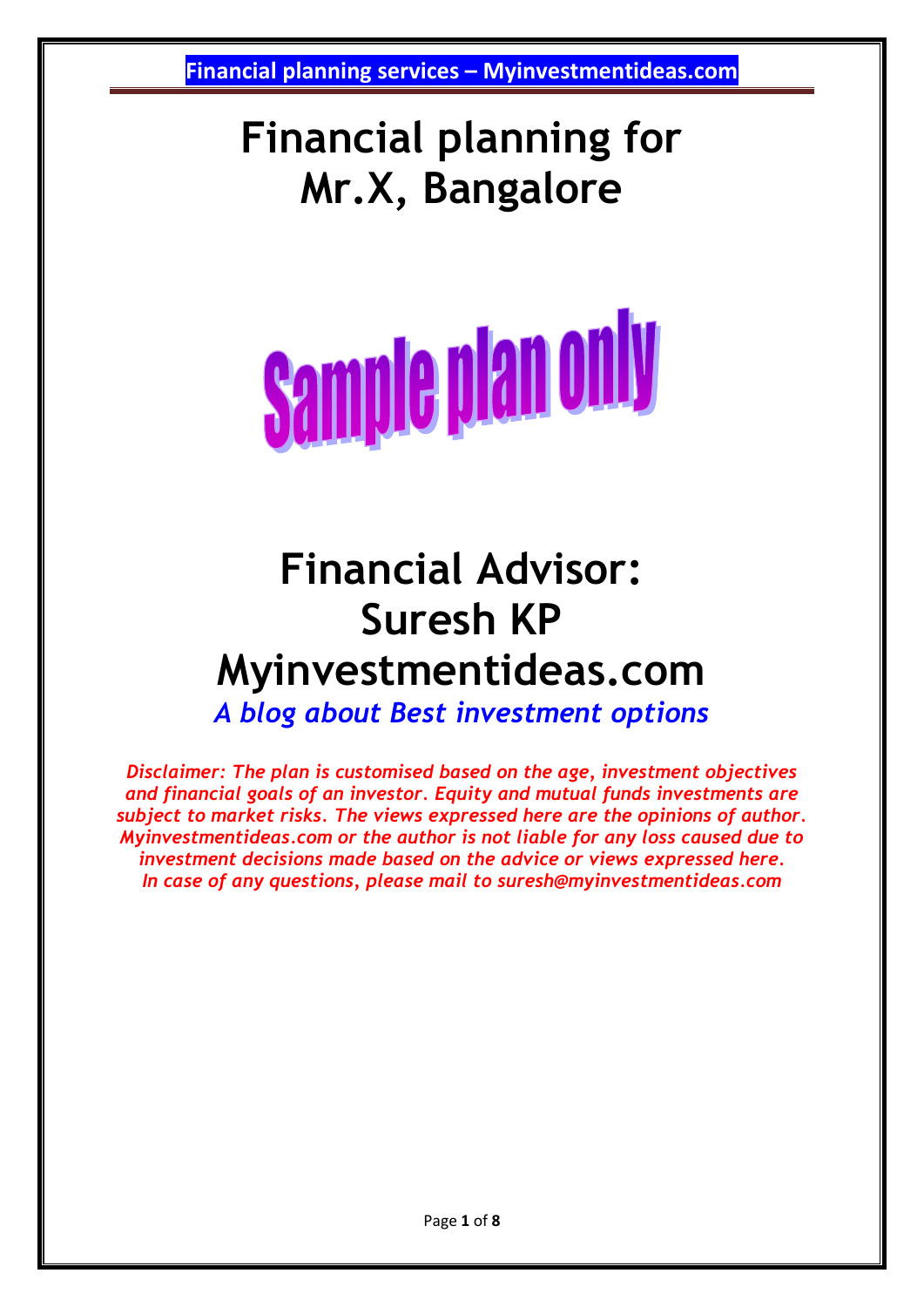| Step-1:      | Financial planner and investor define their relationship<br>and scope of engagement |
|--------------|-------------------------------------------------------------------------------------|
| Step-2:      | Investor information is collected by the financial<br>planner                       |
| Step-3:      | Assessment of current financial status of the investor                              |
| Step-4 $(a)$ | <b>Financial goals indicated by investor</b>                                        |
| Step-4 $(b)$ | How much do we need to invest in each investment<br>category?                       |
| Step-4 $(c)$ | Some good investment options which can be explored<br>and invested                  |
| Step-5:      | Current life and health insurance and expected<br>insurance required                |

# **Sample plan only**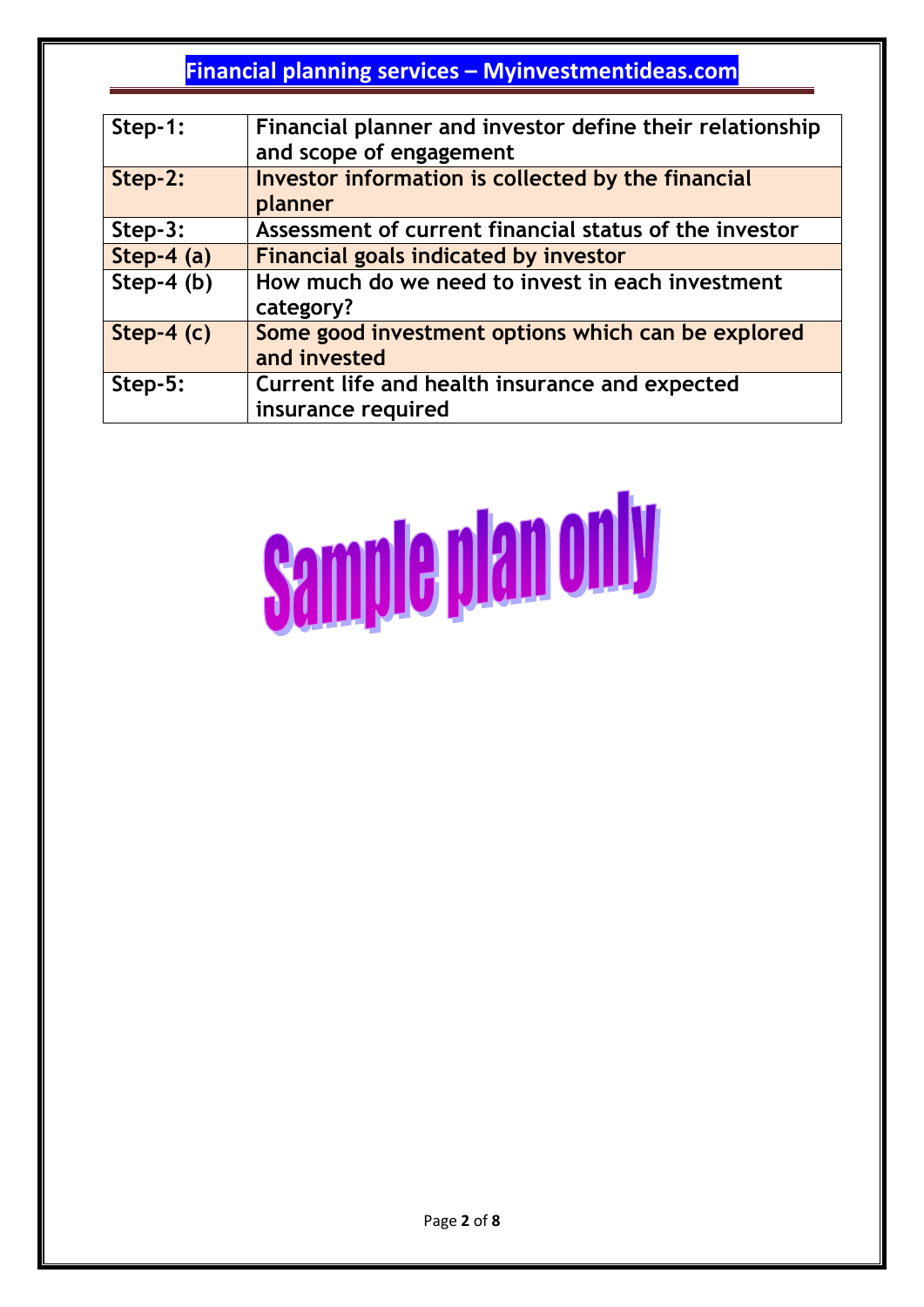**Step-1 - Financial planner and investor define their relationship and scope of engagement – Completed through email**

**Step-2: Investor information is collected by the financial planner** 

| <b>Name</b>              |                   |
|--------------------------|-------------------|
| Age                      | 45                |
| <b>Current insurance</b> | <b>Rs 6 Lakhs</b> |
| Monthly expenses         | 30,000            |
| Monthly savings in Rs    | 30,000            |

#### **Step-3: Assessment of current financial status of the investor**

| Investor has current monthly expenses of Rs 30,000 with    |  |  |  |  |
|------------------------------------------------------------|--|--|--|--|
| an insurance coverage of Rs 6 lakhs. With Rs 3.6 lakhs     |  |  |  |  |
| p.a. expense, the insurance required is                    |  |  |  |  |
| 10 years period - Rs 50 lakhs                              |  |  |  |  |
| 15 years period - Rs 80 lakhs                              |  |  |  |  |
| Current insurance is in adequate                           |  |  |  |  |
| <b>Financial goals indicated by investor</b>               |  |  |  |  |
| 1) Earning 1 crore in 10 years from now.                   |  |  |  |  |
| 2) Daughter engineering course education - Rs 25 lakhs     |  |  |  |  |
| at current value (15 years from now)                       |  |  |  |  |
| 2) Daughter marriage Rs 20 L exp at current value          |  |  |  |  |
| (20 years from now)                                        |  |  |  |  |
| 3) Purchase a car for Rs 10 lakhs in next 3 years. Loan Rs |  |  |  |  |
| 8 lakhs and Rs 2 lakhs-own funding                         |  |  |  |  |
| 4) Retirement planning to be done                          |  |  |  |  |

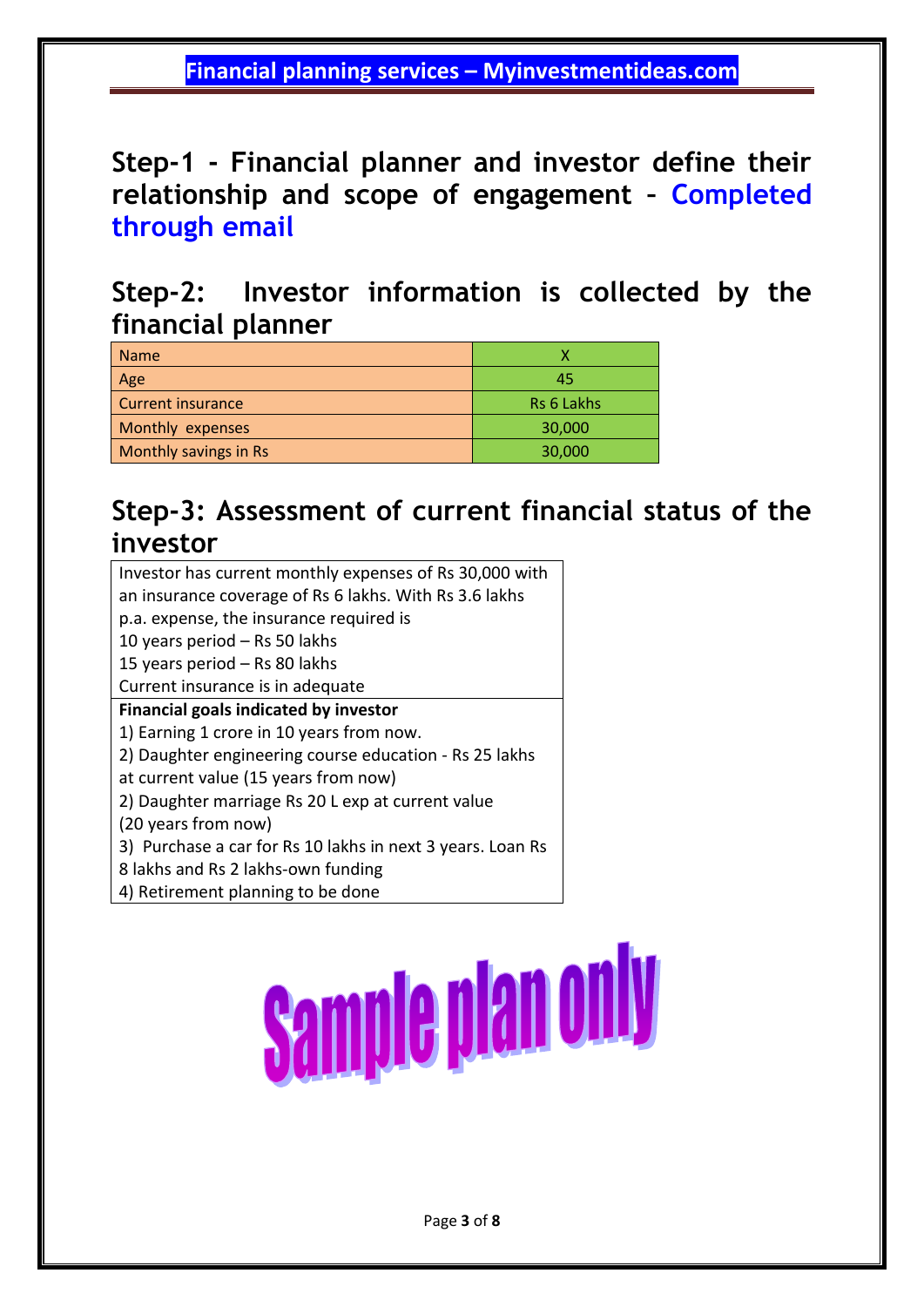| Step-4 (a): Financial goals indicated by investor and monthly investments to be done |               |                                              |                                           |                         |                           |                                                     |
|--------------------------------------------------------------------------------------|---------------|----------------------------------------------|-------------------------------------------|-------------------------|---------------------------|-----------------------------------------------------|
| <b>Particulars</b>                                                                   | <b>Tenure</b> | What is<br>today's<br>value for<br>your goal | <b>Future value</b><br>of today's<br>goal | <b>Risk</b><br>capacity | Avg<br>retur<br><b>ns</b> | <b>Monthly</b><br>investmen<br>t to be<br>done (Rs) |
| Purchase of car                                                                      | 3             | 2,00,000                                     |                                           | Low risk                | 9%                        |                                                     |
| Daughter Engineering<br>Education                                                    | 15            | 25,00,000                                    |                                           | <b>Moderate</b><br>risk | 12%                       |                                                     |
| Daughter marriage                                                                    | 20            | 20,00,000                                    |                                           | <b>Moderate</b><br>risk | 12%                       |                                                     |
| Earning one crore                                                                    | 10            | 1,00,00,000                                  |                                           | Moderate<br>risk        | 12%                       |                                                     |
| Retirement planning                                                                  | 15            | <b>NA</b>                                    |                                           | Moderate<br>risk        | 12%                       |                                                     |
| $\bf{0}$                                                                             |               | 1,47,00,000                                  |                                           |                         |                           |                                                     |
| <b>Inflation rate</b><br>assumed                                                     | 7%            |                                              |                                           |                         |                           |                                                     |

*\* Monthly investment is arrived by considering "Moderate risk investments" as per risk capacity indicated by investor*

*The above nos are pre-tax. Depending upon the tax liability, the future value of the nos would change*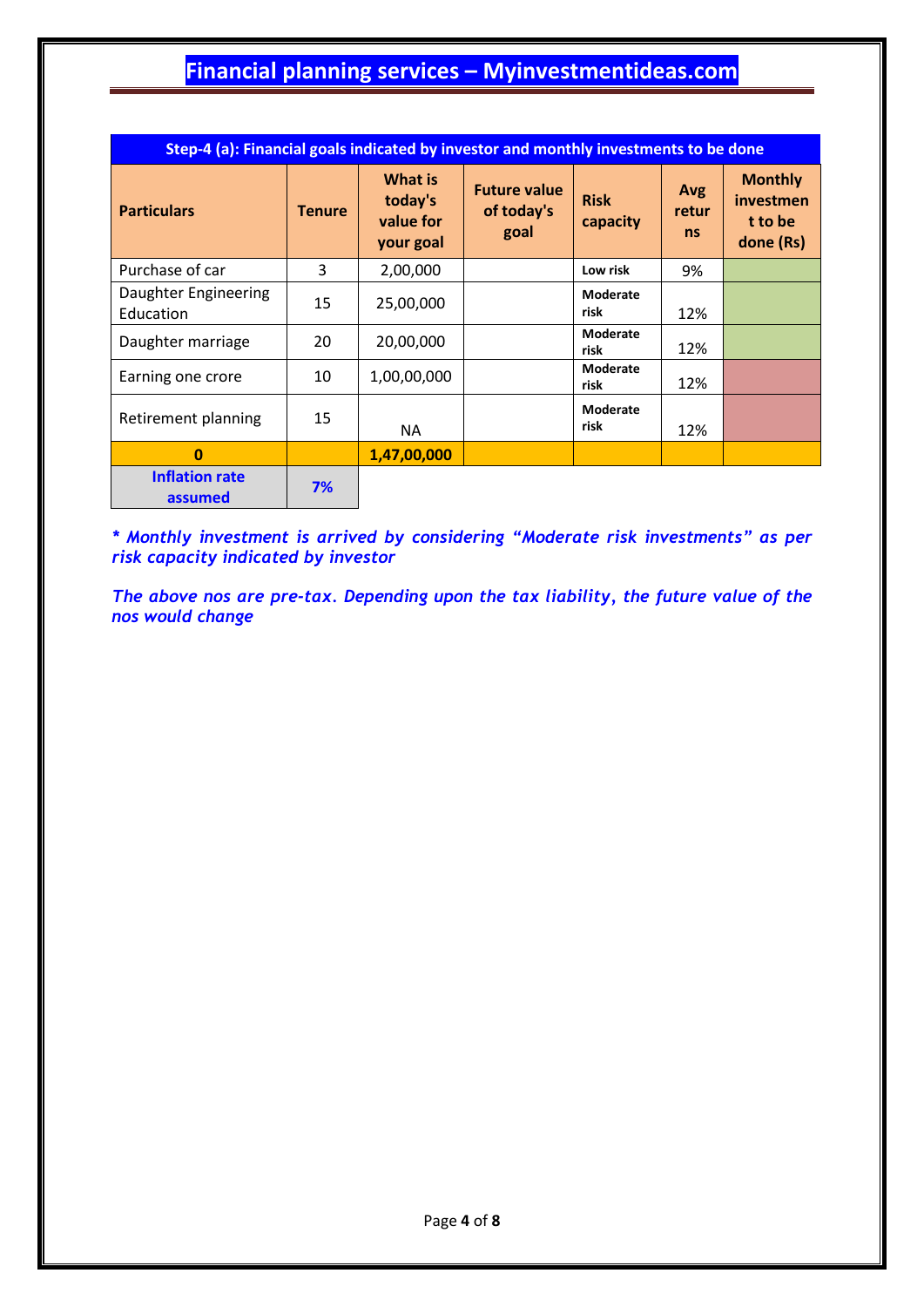

| Low risk                      | 0%            | 0%                    | 0%                              | 50%                      | 50%                      | 100%                                                                         |                                       |
|-------------------------------|---------------|-----------------------|---------------------------------|--------------------------|--------------------------|------------------------------------------------------------------------------|---------------------------------------|
| Moderate risk                 | 0%            | 30%                   | 40%                             | 20%                      | 10%                      | 100%                                                                         |                                       |
| High risk                     | 40%           | 10%                   | 10%                             | 15%                      | 15%                      | 100%                                                                         |                                       |
| <b>Particulars</b>            | <b>Stocks</b> | Largecap<br><b>MF</b> | <b>Diversified</b><br><b>MF</b> | <b>Debt</b><br><b>MF</b> | <b>Bank</b><br><b>FD</b> | <b>Total</b><br>monthly<br>investment<br>required to<br>achieve<br>this goal | <b>Risk</b><br>apetite of<br>investor |
| Purchase of car               | 0             |                       |                                 |                          |                          |                                                                              | Low risk                              |
| Daughter Medical<br>Education | $\mathbf 0$   |                       |                                 |                          |                          |                                                                              | <b>Moderate</b><br>risk               |
| Daughter marriage             | 0             |                       |                                 |                          |                          |                                                                              | <b>Moderate</b><br>risk               |
| Earning one crore             | $\mathbf{0}$  |                       |                                 |                          |                          |                                                                              | <b>Moderate</b><br>risk               |
| Retirement planning           | 0             |                       |                                 |                          |                          |                                                                              | <b>Moderate</b><br>risk               |
| Total monthly investment      | $\bf{0}$      |                       |                                 |                          |                          |                                                                              |                                       |

*\* Monthly investment is arrived by considering "Moderate risk investments" as per risk capacity indicated by investor*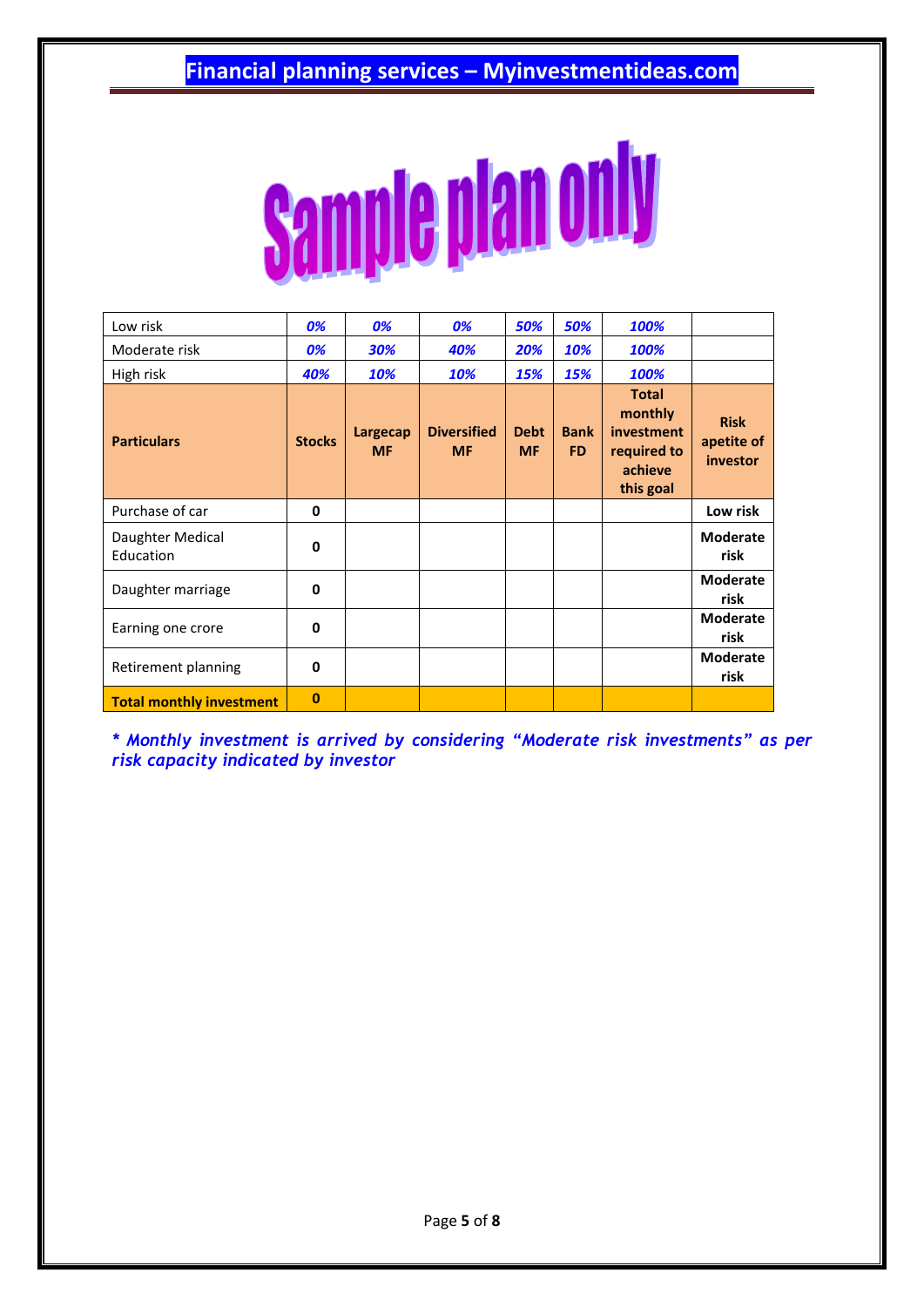

| Step-4 (c): Some good investment options which can be explored and invested |                                                      |                                                                                 |                                             |                   |  |
|-----------------------------------------------------------------------------|------------------------------------------------------|---------------------------------------------------------------------------------|---------------------------------------------|-------------------|--|
| <b>Stocks</b>                                                               | <b>Largecap MF</b>                                   | <b>Diversified MF</b>                                                           | <b>Balanced funds and</b><br><b>Debt MF</b> | <b>Bank FD</b>    |  |
| some<br>top<br>large<br>cap<br>stocks                                       | 1) UTI Opps fund<br>2) some more top<br>mutual funds | 1) Birla SL India Gen next 1) HDFC Balanced<br>2) some more top<br>mutual funds | lfund<br>2) Some more top<br>mutual funds   | <b>XYZ scheme</b> |  |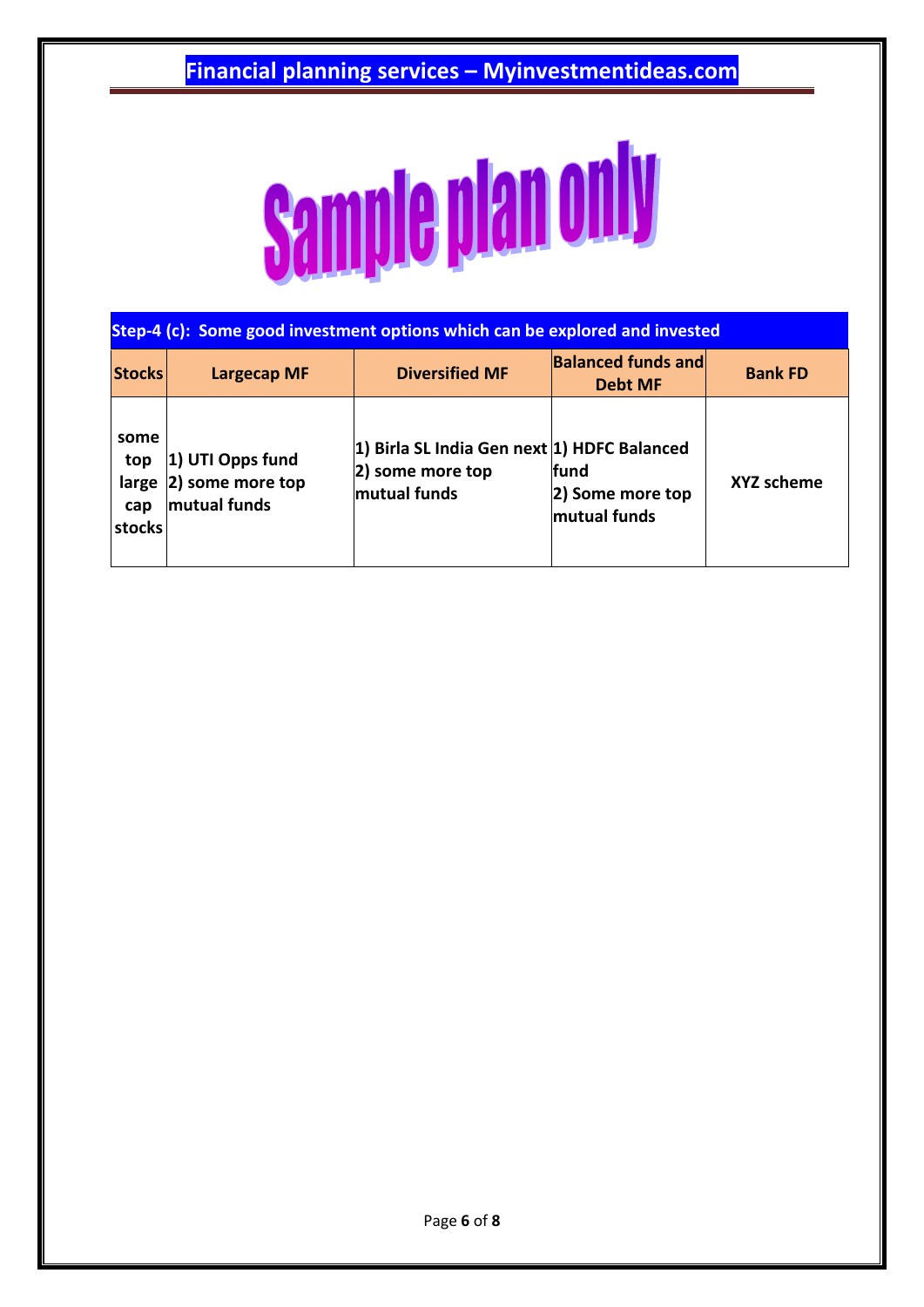

| <b>Step-5: Llife and health insurance check</b> |                                                         |                                                           |                           |  |  |
|-------------------------------------------------|---------------------------------------------------------|-----------------------------------------------------------|---------------------------|--|--|
| <b>Insurance Plans</b>                          | <b>Current Sum</b><br><b>Assured in</b><br><b>lakhs</b> | <b>Required</b><br>insurance (Sum<br>assured in<br>lakhs) | <b>Suggested policies</b> |  |  |
| Health insurance                                | Rs zero                                                 | 7 lakhs                                                   | XYZ Scheme                |  |  |
| Life insurance                                  | Rs 6 lakhs                                              | Rs 50 lakhs to Rs<br>80 lakhs                             | XYS scheme                |  |  |

**\*\*\*\*\*\*\*\*\*\*\*\*\*\*\*\*\* END OF THE PLAN \*\*\*\*\*\*\*\*\*\*\*\*\*\*\*\***